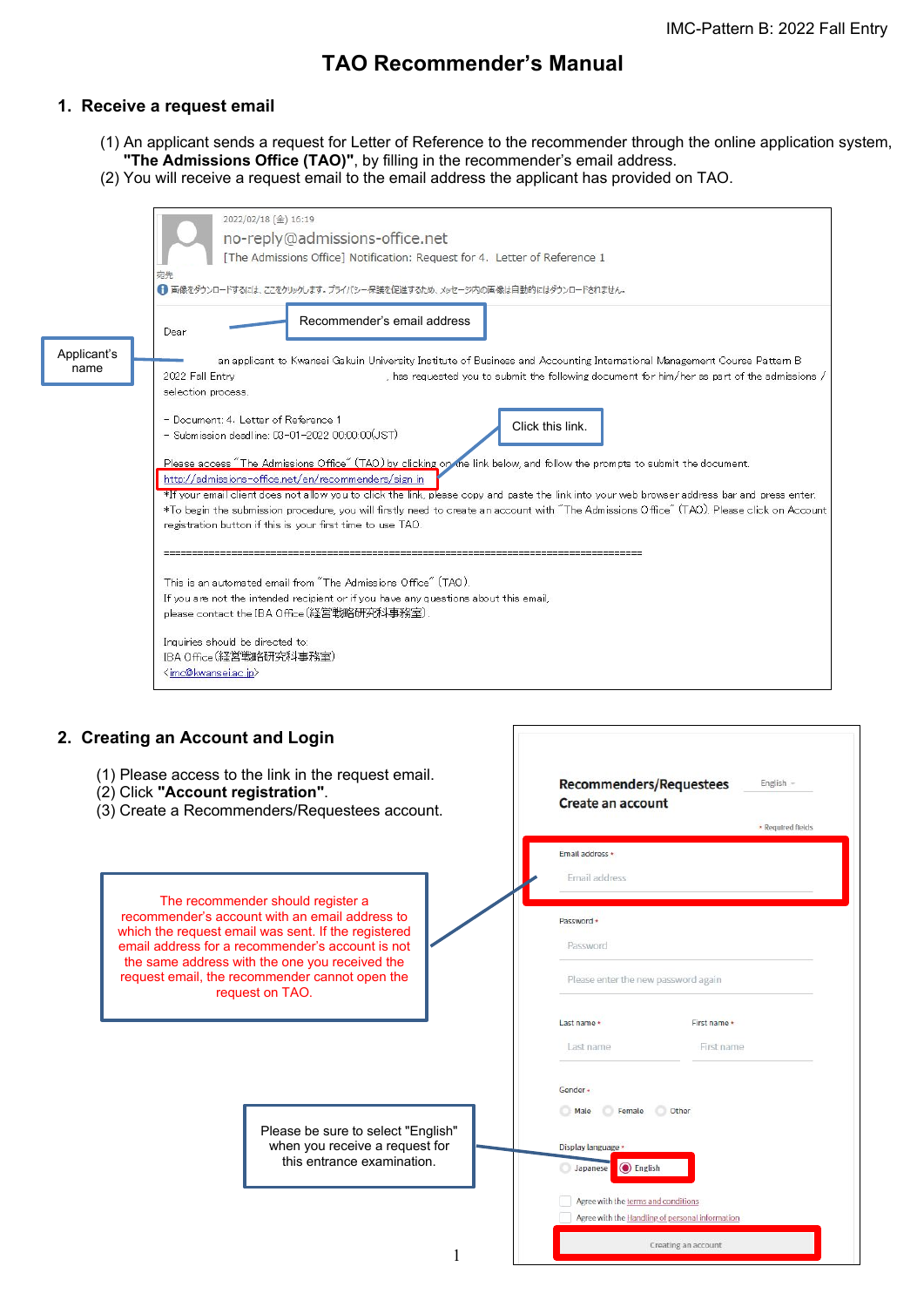- (4) After entering the required information, a confirmation email will be sent to your registered email address.
- Please click **"Complete your registration"** in the email. (The link is valid for 24 hours.) (5) Please login.

## **2. Submit Letter of Reference**

- (1) The **"List of requests you have received"** displays a list of requests from the requestor.
- (2) Please open the request, be sure to read the notes on TAO, and prepare a Letter of Reference.
- (3) Upload the document in PDF file format.

| 4. Letter of Reference<br><b>Letter of Reference</b>                                                                                                                                                                                                                                              |  |
|---------------------------------------------------------------------------------------------------------------------------------------------------------------------------------------------------------------------------------------------------------------------------------------------------|--|
|                                                                                                                                                                                                                                                                                                   |  |
|                                                                                                                                                                                                                                                                                                   |  |
| [Notes for Letter of Reference] • References should be written in English. • References should be written on<br>official letterhead of the university or other institution to which the recommender belongs.(There is no form<br>specified.) · References should be with recommender's signature. |  |
| TAO Recommender's ManualBe sure to refer to this manual before you write a letter of reference.                                                                                                                                                                                                   |  |
| Letter of Reference                                                                                                                                                                                                                                                                               |  |
|                                                                                                                                                                                                                                                                                                   |  |
| Drag and drop a file here or click to browse                                                                                                                                                                                                                                                      |  |
|                                                                                                                                                                                                                                                                                                   |  |

- (3) Click "**Save**".
- (4) Be sure to click **"Submit"** button to complete the submission.

| Not submitted                                  | List of requests you have received > List of documents requested      |  |
|------------------------------------------------|-----------------------------------------------------------------------|--|
| 4. Letter of Reference 1                       |                                                                       |  |
|                                                |                                                                       |  |
| Attention                                      | • This form is not yet submitted. "Submit" button must be clicked on. |  |
|                                                |                                                                       |  |
|                                                |                                                                       |  |
|                                                | <b>Completion Status</b>                                              |  |
| <b>Document name</b><br>4. Letter of Reference | <b>Please submit</b>                                                  |  |
|                                                |                                                                       |  |